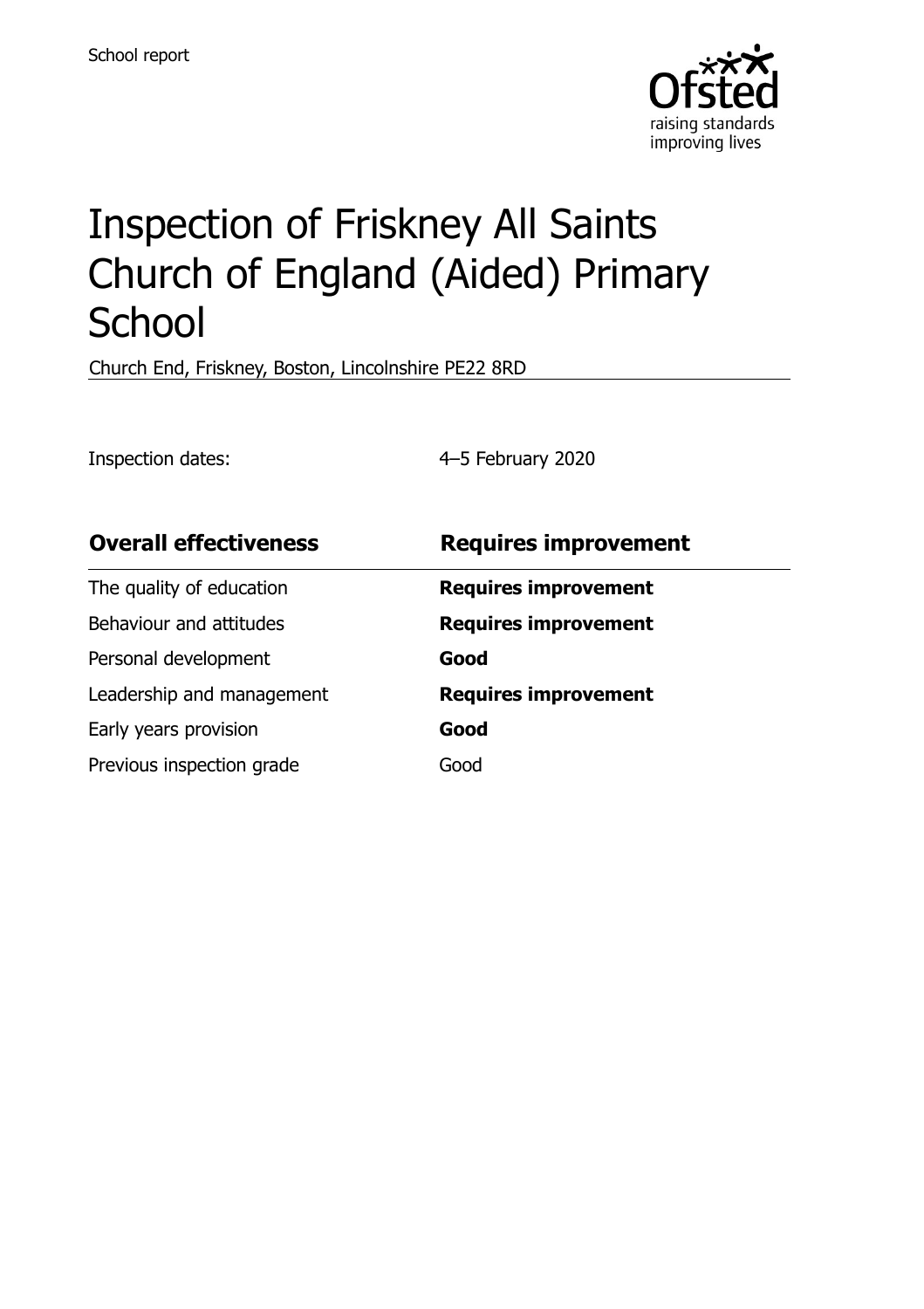

## **What is it like to attend this school?**

Pupils like coming to school. Parents and carers agree. One said, 'Children are happy here. They run into and out of school smiling.' Pupils say that they feel safe in school. They told us about the 'worry boxes' in each class and how adults help them if they are concerned about anything.

Pupils understand the need to help others. They raise money for many charities, such as the Lincolnshire air ambulance. Pupils are active members of the local community. They recently sang 'happy birthday' to a local resident on her 100th birthday.

Most pupils behave well. They do not worry about bullying. However, a small number of pupils can disrupt lessons for others.

Pupils get lots of exciting experiences. They visit airfields to see the Red Arrows taking flight, sing at the Spilsby music festival and go on residential trips to Kingswood. Pupils are proud of their sporting successes. They have won countless trophies in football, netball and hockey tournaments.

Some pupils do not get a good-enough quality of education in all subjects. Children get off to a good start in the early years and key stage 1. However, this does not continue into key stage 2. Some older pupils should be doing better.

#### **What does the school do well and what does it need to do better?**

Changes to staffing over the last year have resulted in a lack of stability and consistency. Some subject leaders have not had the time or support to develop the curriculum and make sure that pupils get a good quality of education. Some teachers have not had good-enough training so that they teach all subjects well. The newly appointed interim headteacher, supported by the governing body, knows what needs to improve and has plans in place to move the school forwards, and quickly.

Leaders know what they want pupils to learn in phonics. Teachers in the early years and key stage 1 deliver effective phonics lessons. However, the books that some pupils read are too difficult. Leaders want all pupils to love reading. We saw many pupils enjoying 'World Read Aloud' day as they shared their favourite stories with parents. We also saw children in the early years hooked on the story of Little Red Riding Hood. They dressed up as characters and enjoyed discovering that Grandma was really a wolf! The teaching of reading in key stage 2 is not always effective. Some teachers do not explain well enough different reading strategies. The quality of some pupils' written work, particularly their spelling and handwriting, is poor.

Leaders have planned an impressive science curriculum. They know precisely what they want pupils to learn and when. Children in the early years learn about magnets while playing magnetic fishing games. Pupils in key stage 2 move on to learn about magnetic and non-magnetic metals. Lessons are taught well. Pupils achieve highly.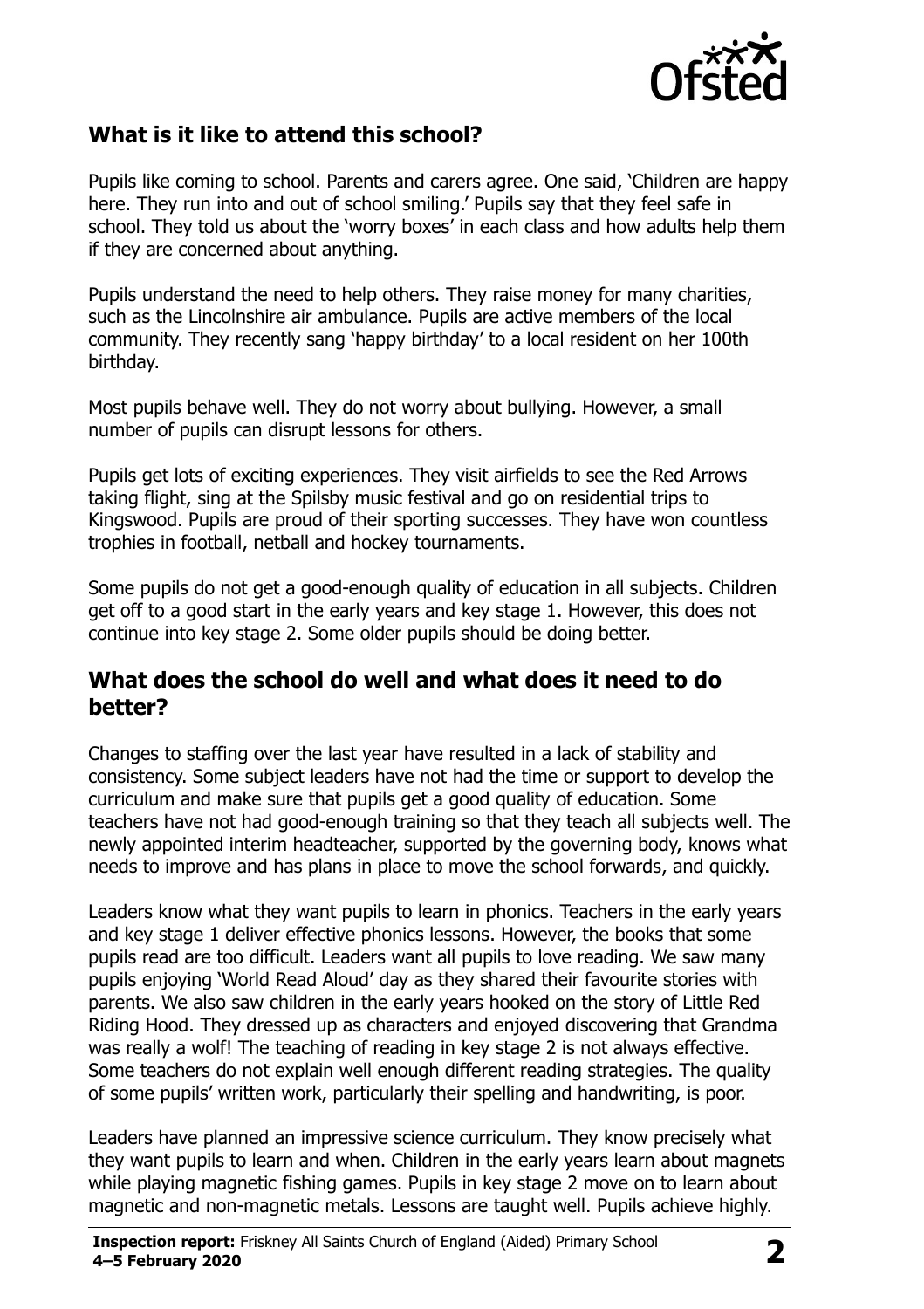

Leaders have worked hard to improve mathematics. They have planned a curriculum that enables pupils' knowledge to build each year. Children in the early years enjoy hunting for cubes in the sand. They count them and share them out with a friend. Older pupils then learn about fractions, using language such as 'numerator' and 'denominator'. Pupils' achievement is rising.

Leaders have made a good start to developing the curriculums for history and geography. They have not had enough time or support to ensure that the quality of education in these subjects is strong enough. Some units of work are not taught in the right order and do not build pupils' knowledge over time. Some teachers have weak subject knowledge. They do not always explain ideas well enough. Pupils can recall simple facts such as the date of the Great Fire of London. However, this knowledge is not detailed or secure.

The special educational needs coordinator (SENCo) knows pupils with special educational needs and/or disabilities (SEND) very well. Plans are in place to support these pupils. Some teachers implement these plans very well, while others do not. Some pupils with SEND do not get enough support in lessons and do not always achieve their best.

Most pupils want to learn and do well. However, some pupils find this hard to do and need extra help so that they do not disrupt lessons. Some staff do not always know the best ways to help these pupils.

Pupils enjoy learning about different cultures and faiths, such as Islam and Hinduism. They enjoy opportunities to reflect and be spiritual while sitting and thinking in the classroom 'reflection area'. They enjoy learning about the arts and listening to the 'music of the week' with their friends.

#### **Safeguarding**

The arrangements for safeguarding are effective.

Staff are well trained in safeguarding and first aid. They know their responsibilities for keeping pupils safe. They know the signs that show a pupil may be at risk of harm. Staff act quickly to report any concerns. Leaders act upon these concerns. They work hard so that pupils and families get the help they need.

Pupils know how to stay safe. They told us about online and road safety. Pupils know they will get help when they need it. Some told us about the 'nurture room' and how this helps them if they are anxious.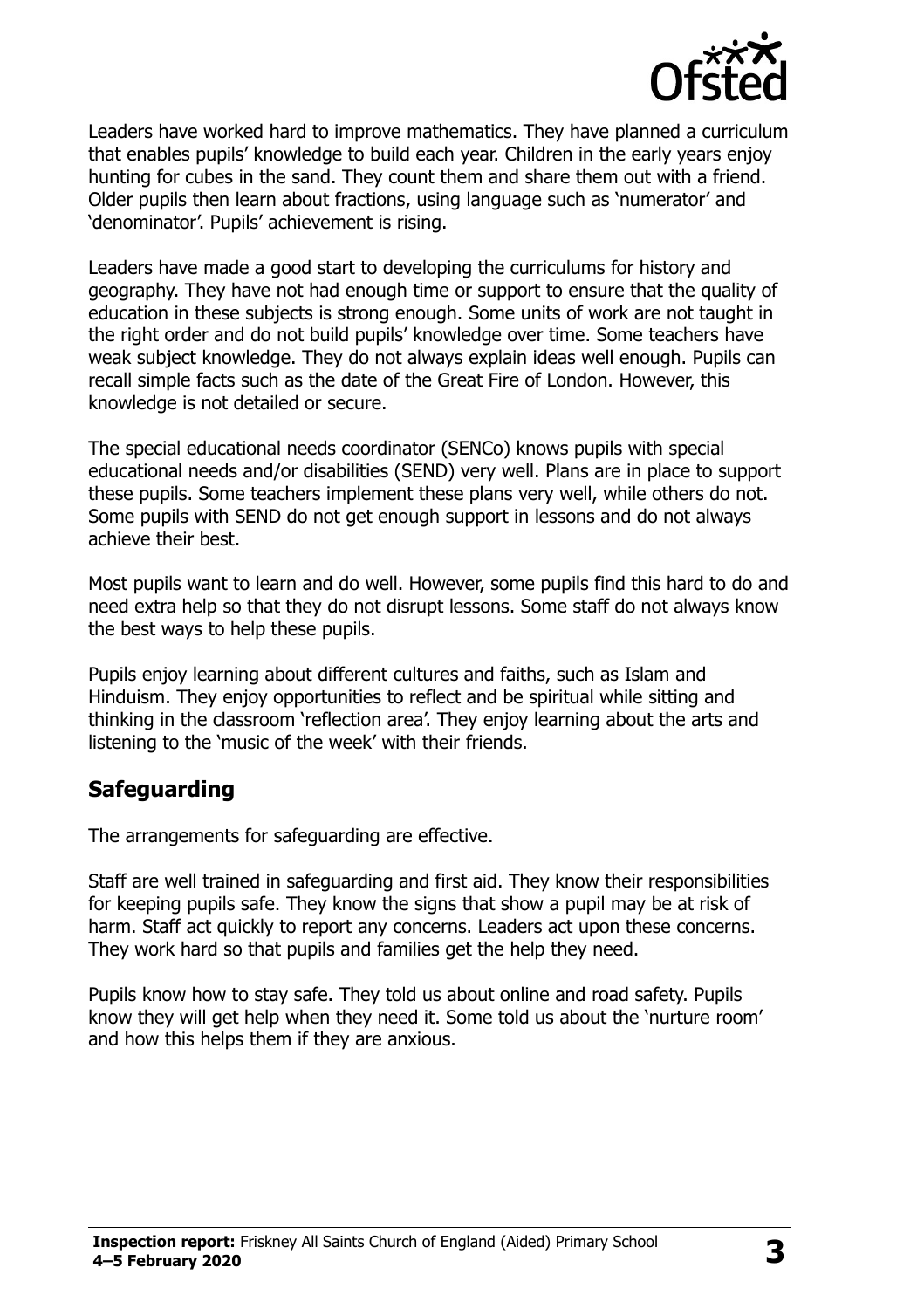

# **What does the school need to do to improve?**

# **(Information for the school and appropriate authority)**

- The behaviour of some pupils is not good enough. Staff do not consistently understand or apply the school's policy for promoting good behaviour. Some pupils do not receive support to help manage their own behaviour in lessons. Leaders need to ensure that all staff have the necessary knowledge and skills to manage the misbehaviour of a small proportion of pupils so that the learning of others is not disrupted.
- The school does not provide a good quality of education in all subjects. The curriculums for science and mathematics are effective but the curriculums for the humanities and reading are not. Leaders should ensure that the curriculum in these subjects is more ambitious and that the most important knowledge that pupils should learn and when is clear. Subject leaders should have the time and resources to make sure that teachers implement the curriculums effectively and that pupils achieve well in these subjects.
- Staff's subject knowledge is not consistently strong in some subjects, particularly in key stage 2. Not all are clear about the best way to sequence pupils' learning over time. This limits how well pupils build on what they have learned before when they encounter a new concept. Leaders should ensure that all staff have strong subject knowledge and an understanding of how best to teach pupils so that they know more and can do more.
- Some Year 2 and Year 3 pupils are not able to decode words accurately or quickly enough. The books that some pupils read are not well matched to the phonics they have been taught. Teachers need to make sure that the books pupils read match the phonics knowledge pupils have.
- The quality of some pupils' written work in English is not good. Some older pupils do not spell simple, common words accurately or present their work neatly. Teachers should have higher expectations of the quality of pupils' written work.
- $\blacksquare$  Pupils with SEND have individual plans detailing the support they need to be able to achieve well in a range of subjects. These include information about how staff should adapt the curriculum to meet these pupils' needs. Some staff implement these plans well, while others do not. Leaders should ensure that teachers understand these plans and have the right knowledge and support to implement them effectively so that all pupils with SEND achieve well.

#### **How can I feed back my views?**

You can use [Ofsted Parent View](http://parentview.ofsted.gov.uk/) to give Ofsted your opinion on your child's school, or to find out what other parents and carers think. We use Ofsted Parent View information when deciding which schools to inspect, when to inspect them and as part of their inspection.

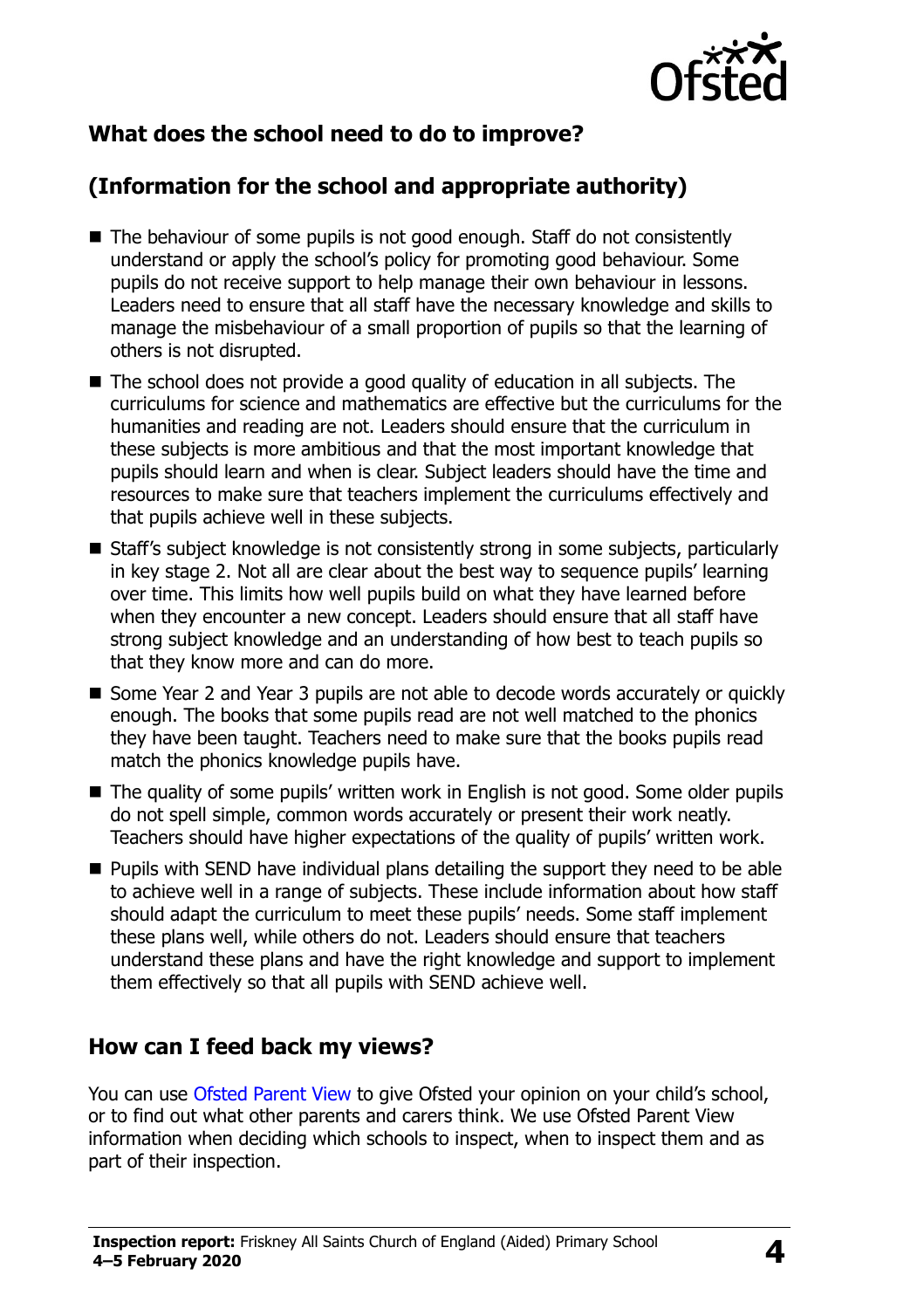

The Department for Education has further quidance on how to complain about a school.

If you are the school and you are not happy with the inspection or the report, you can [complain to Ofsted.](http://www.gov.uk/complain-ofsted-report)

## **Further information**

You can search for [published performance information](http://www.compare-school-performance.service.gov.uk/) about the school.

In the report, '[disadvantaged pupils](http://www.gov.uk/guidance/pupil-premium-information-for-schools-and-alternative-provision-settings)' refers to those pupils who attract government pupil premium funding: pupils claiming free school meals at any point in the last six years and pupils in care or who left care through adoption or another formal route.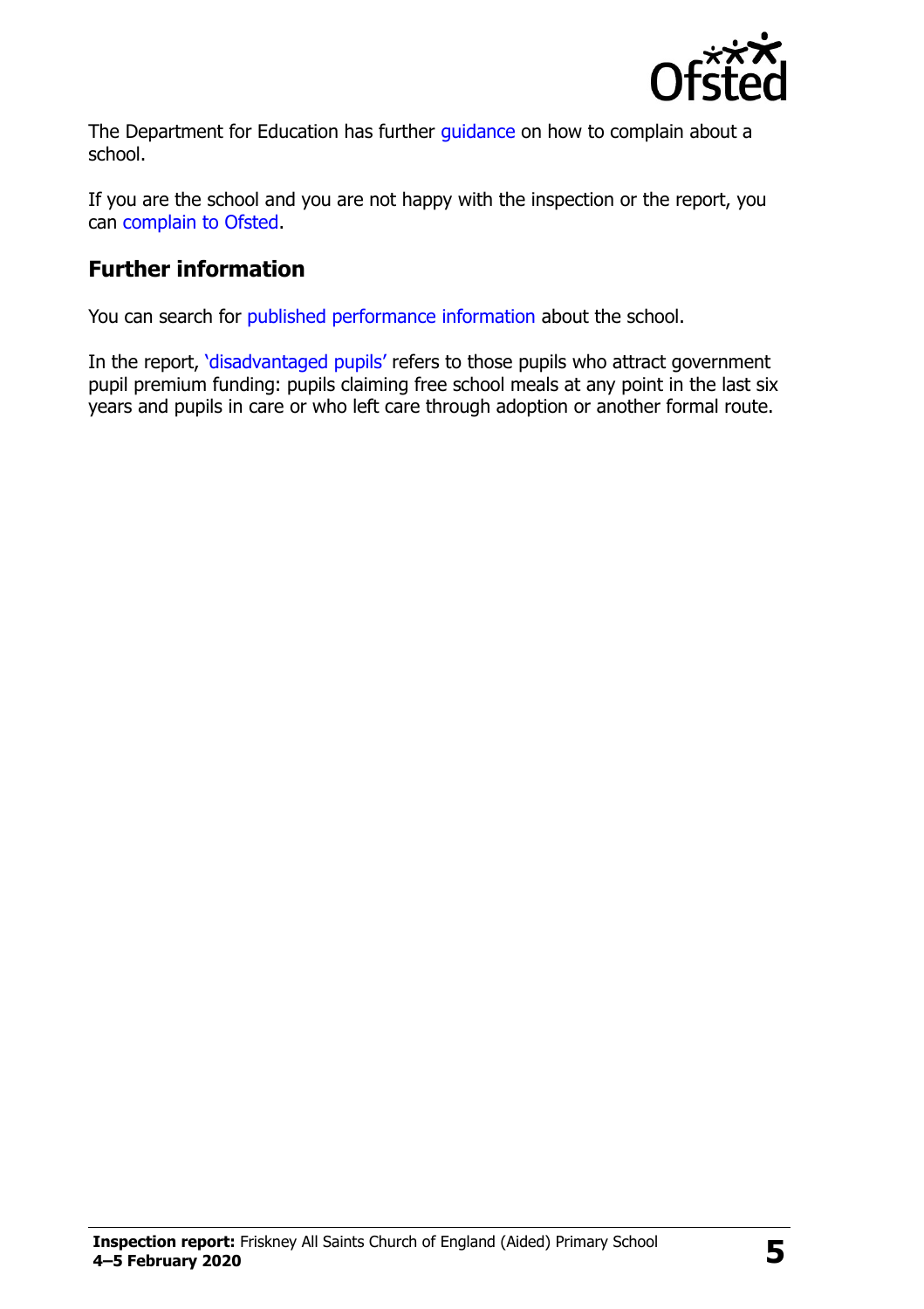

# **School details**

| Unique reference number             | 120620                                                          |
|-------------------------------------|-----------------------------------------------------------------|
| <b>Local authority</b>              | Lincolnshire                                                    |
| <b>Inspection number</b>            | 10110081                                                        |
| <b>Type of school</b>               | Primary                                                         |
| <b>School category</b>              | Maintained                                                      |
| Age range of pupils                 | 3 to 11                                                         |
| <b>Gender of pupils</b>             | Mixed                                                           |
| Number of pupils on the school roll | 105                                                             |
| <b>Appropriate authority</b>        | The governing body                                              |
| <b>Chair of governing body</b>      | Paul Brewster                                                   |
| <b>Headteacher</b>                  | Charles Daniels (interim headteacher)                           |
| Website                             | www.friskneyprimary.co.uk                                       |
| Date of previous inspection         | 18 September 2018, under section 8 of<br>the Education Act 2005 |

# **Information about this school**

- There have been significant changes to staffing since the previous inspection. The substantive headteacher left the school in the autumn term, following a period of absence. The school was led by an interim headteacher during this time. A new interim headteacher was appointed in January 2020. Most of the teaching staff in key stage 2 are new to post.
- The school has a before- and after-school club that the governing body manages.
- The school is designated as having a religious character and received a section 48 inspection in March 2015.

# **Information about this inspection**

We carried out this inspection under section 5 of the Education Act 2005.

- We met with the headteacher, subject leaders, the SENCo, the early years leader, two members of the governing body and a representative of the local authority.
- We looked closely at the quality of education in reading, mathematics, history and science. We visited lessons, scrutinised pupils' work, listened to pupils reading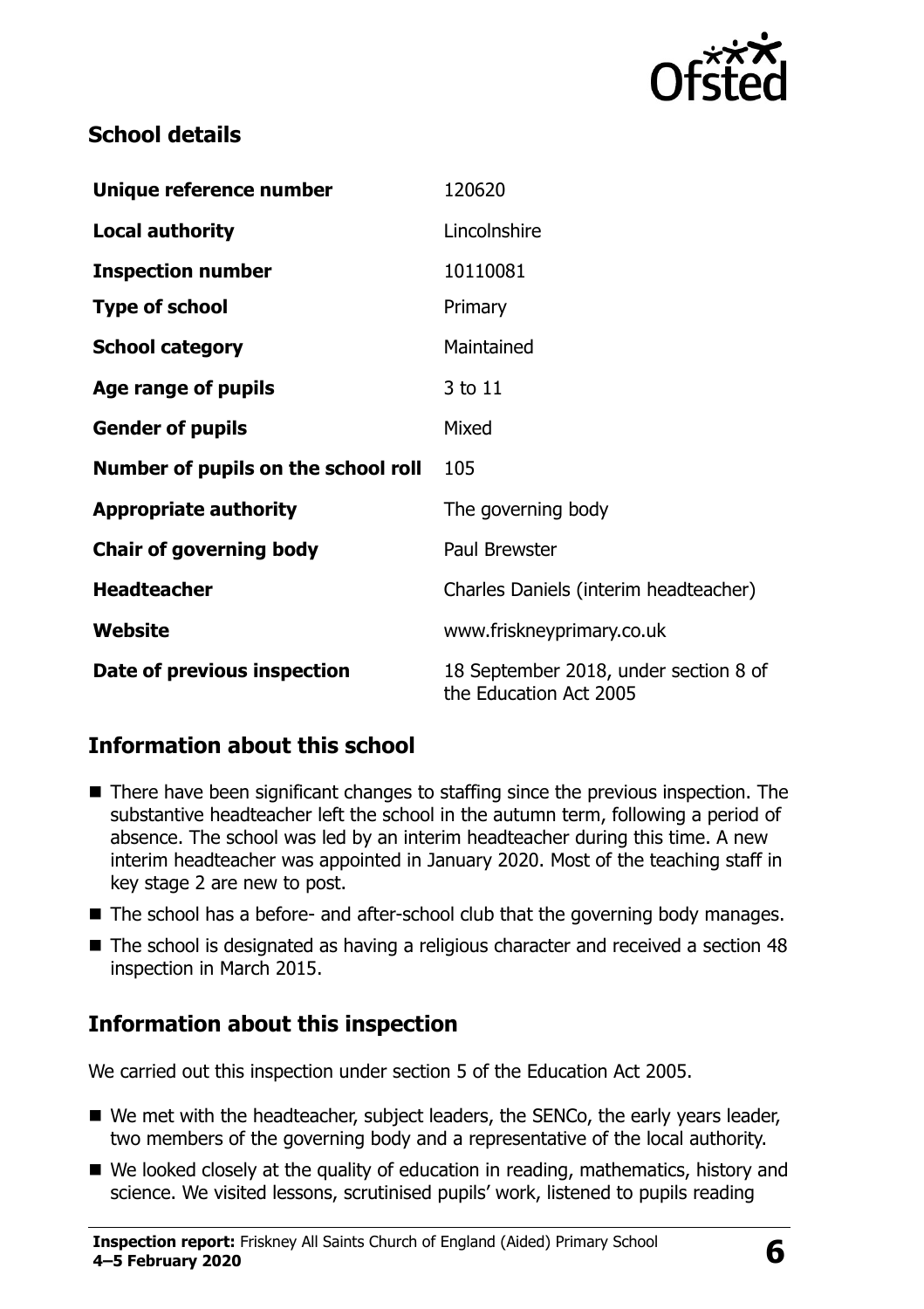

and spoke with pupils and teachers about their lessons. We also examined the quality of pupils' work in geography, writing, art and modern foreign languages.

- We looked at a wide range of documents, including those relating to safeguarding and behaviour, as well as the school's plans for improvement and curriculum planning. We considered information about pupils' achievement from published information and looked at information on the school's website.
- We took account of the 26 responses to Parent View, Ofsted's online questionnaire. There were five responses to the staff survey. There was one response to the pupils' survey.

#### **Inspection team**

Steve Varnam, lead inspector **Her Majesty's Inspector** 

Jackie Thornalley **Disk and Separate Inspector**